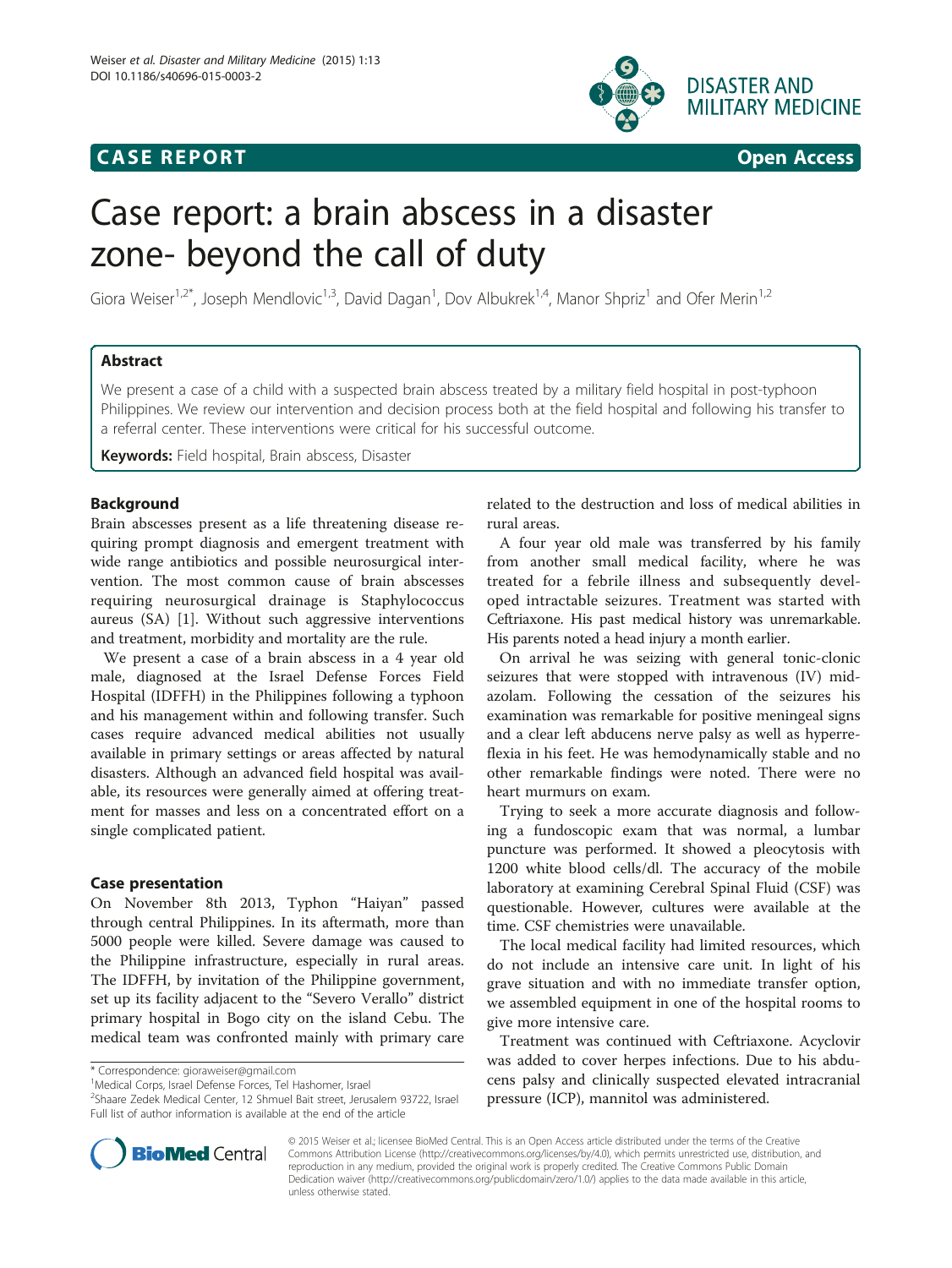His overnight observation was uneventful with no further seizures.

The following morning he was transferred to the central hospital in the island's main city Cebu.

CSF culture showed a growth of SA. There was no option to define whether this strain was methicillin sensitive (MSSA) or resistant (MRSA). However, several other cultures taken from the local population surprised as being MRSA.

A follow up visit the following day found the child lethargic yet stable, with no significant improvement.

Adding vancomycin to his regimen would be an additional cost the family could not afford. Recognizing this need, we provided the hospital with vancomycin for the child.

Another follow-up with the child found him in the same state. He had undergone computerized tomography (CT) of the brain but no official results were reported. These typically were available 2–3 days following the exam.

The on call pediatrician allowed us access viewing the CT in the radiology department.

The CT showed an obvious right frontal cystic lesion, suspected as an abscess along with enlarged ventricles (Figure 1). Although no radiologist was available, we urged

the local pediatric staff to alert the neurosurgeons as to this child's suspected abscess.

Following our visit, the child was operated on within several hours. An abscess was found and evacuated. He showed a quick and marked improvement.

Follow up emails show him to now be fully alert and without any neurological deficits. He received a month of IV antibiotic treatment and a ventriculoperitoneal shunt was inserted successfully.

#### **Discussion**

Under the unique conditions in a disaster zone, our decision to treat a child with a complex condition altered the expected course of his illness. It deviates from classic disaster medicine approach of giving the maximal patients the minimum needed. However, when the team and available equipment allow, such children should be given a chance for recovery and survival. Such decisions are not made lightly and involve both medical and administrative aspects.

On arrival at a disaster site, early contact should be created with local health representatives to assess both the ideal utility of the relief teams abilities as well as an understanding of local and referral center abilities. The IDFFH



Figure 1 A picture (taken with a smartphone) of the child's Brain CT showing an obvious cystic mass in the right fronto-temporal region and seemingly enlarged ventricles.